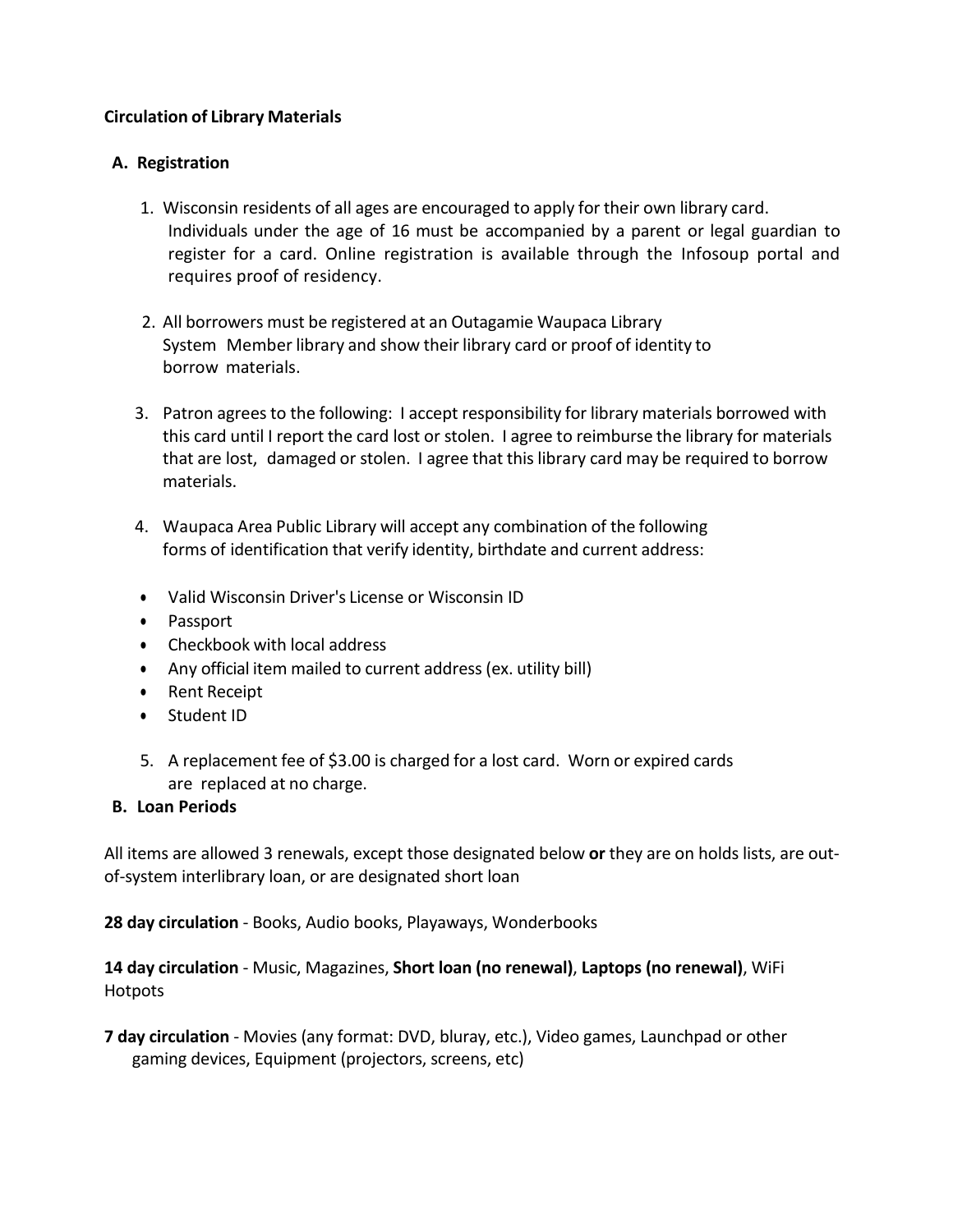- 1. Maximum checkout limit for all materials is **75 items**.
- 2. Movies and music are limited to 25 per person for the designated loan period
- 3. Video games are limited to 2 per person for the designated loan period
- 4. Card holders are limited to 25 Infosoup holds and 5 Out of System holds at one time.

#### C. **Overdue library materials**

- 1. The Library Board eliminated overdue fees in August 2020. However the responsibility for payment for lost, damaged or stolen items still rests with the patron. It is the expectation that the patron will make every effort to return materials by the due date.
- 2. No card holder with billed materials over \$5.00 will be allowed to check out additional materials.
- 3. As a courtesy, patrons will be notified of overdue materials as designated on the application form (by email or text message).
- 4. Schedule for overdue notices and bills is asfollows:
	- a. The first overdue notice for all materials is generated 3 days after the due date. (only text messages and emails are sent)
	- b. The second overdue notice is generated 7 days after the due date. The patron will be notified through the postal system.
	- c. A bill will be generated when the item(s) are not returned after 28 days. It will be mailed to the patron.
	- d. Items from other libraries will be subject to policies of owning library.

#### **D. Lost or damaged Materials**

- 1. If an item is lost or damaged, the patron will be billed for the replacement cost plusthe cost of processing.
- 2. Patron accounts with bills for unreturned or damaged items of \$50 or more will be turned over to a collection agency. A \$10 nonrefundable fee will be added to the account. Library patrons with unpaid bills that have gone to collections will